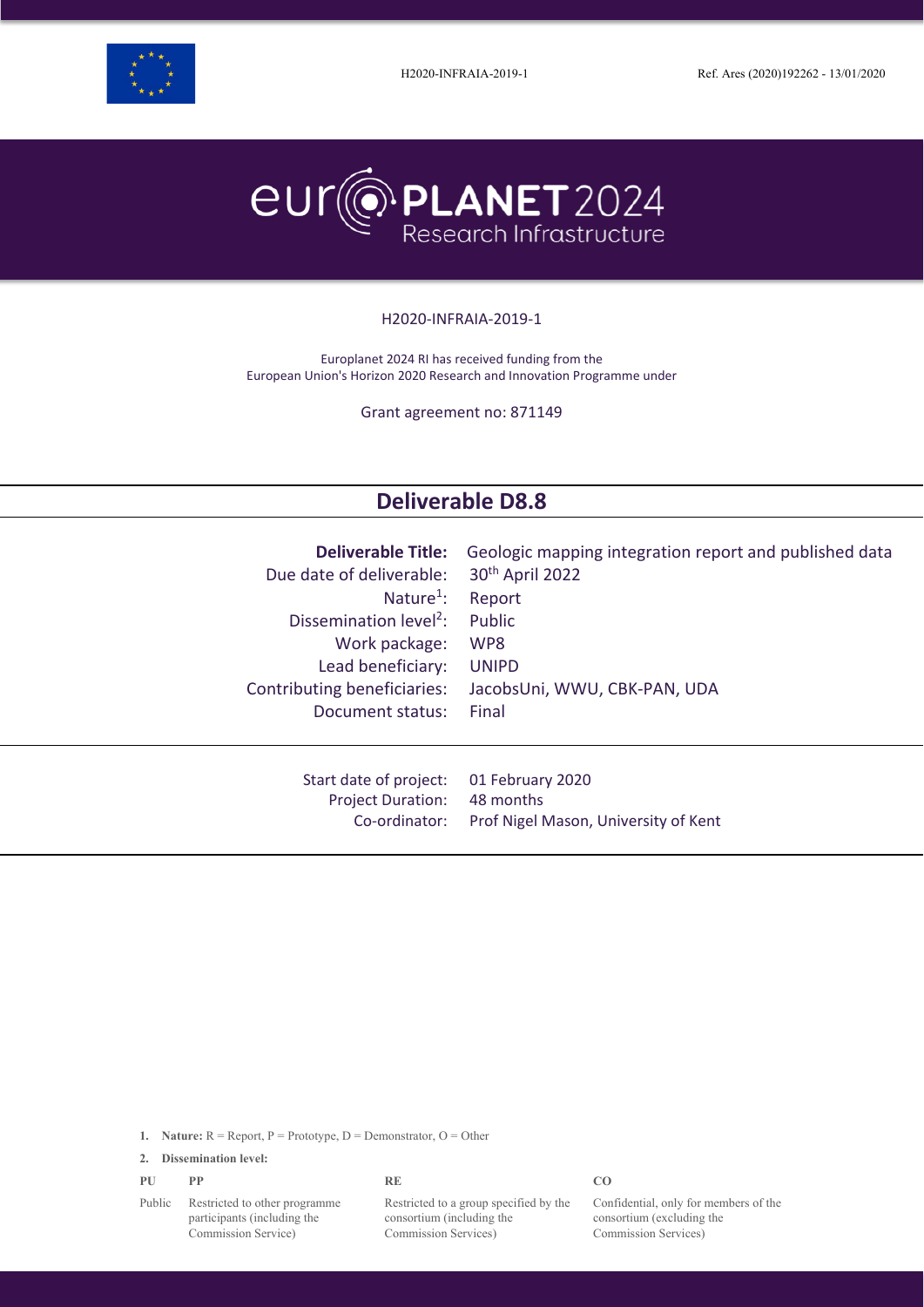

#### **Executive Summary / Abstract:**

The status of the GMAP Data Integration Portal is provided, with current capabilities and data hosted or linked, as well as future developments and data publication plans. The portal uses Open Source standards and tools, based on industry-standard best practice. Interoperability with similar systems on the United States Geological Survey (USGS) side are tested and they are going to be further developed and deployed throughout the course of the Research Infrastructure.

## **Table of Contents**

#### **Contents**

#### <span id="page-1-0"></span>**List of acronyms and abbreviations**

#### Table 1: Acronyms and abbreviations

| <b>Acronym</b> | <b>Description</b>                                |
|----------------|---------------------------------------------------|
| API            | <b>Application Programming Interface</b>          |
| <b>CERN</b>    | European Council for Nuclear Research             |
| <b>CUGB</b>    | China University of Geosciences Beijing           |
| <b>ESA</b>     | <b>European Space Agency</b>                      |
| <b>FAIR</b>    | Findable, Accessible, Interoperable, Reproducible |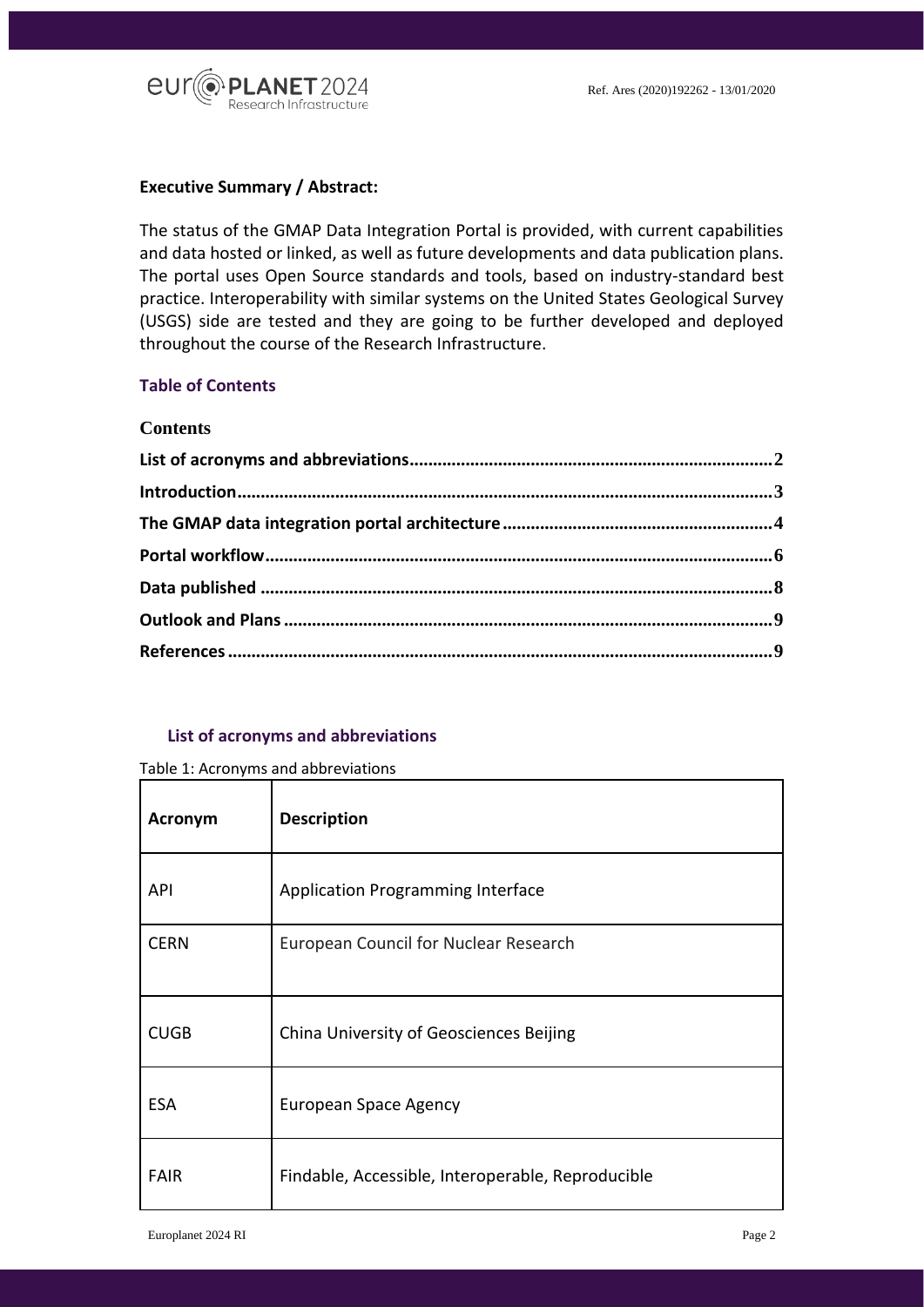

| <b>GMAP</b>    | <b>Geologic MAPping of Planetary Bodies</b>   |
|----------------|-----------------------------------------------|
| GUI            | <b>Graphical User Interface</b>               |
| <b>JRA</b>     | Joint Research Activity                       |
| <b>NA</b>      | <b>Networking Activity</b>                    |
| <b>MOST</b>    | Ministry Of Science and Technology            |
| <b>NASA</b>    | National Aeronautics and Space Administration |
| <b>PDS</b>     | Planetary Data System                         |
| <b>PLANMAP</b> | <b>PLANetary MAPping Project</b>              |
| <b>PSA</b>     | <b>Planetary Science Archive</b>              |
| <b>RDM</b>     | Research Data Management                      |
| <b>USGS</b>    | <b>United States Geological Survey</b>        |
| VA             | <b>Virtual Access</b>                         |

#### <span id="page-2-0"></span>**Introduction**

The process of producing and delivering FAIR data (e.g. Wilkinson et al., 2016) is important to develop solutions in order to serve data users as well as data producers (beyond space agency archives, such as NASA PDS or ESA PSA) through a suitable suite of standards, software, and workflows.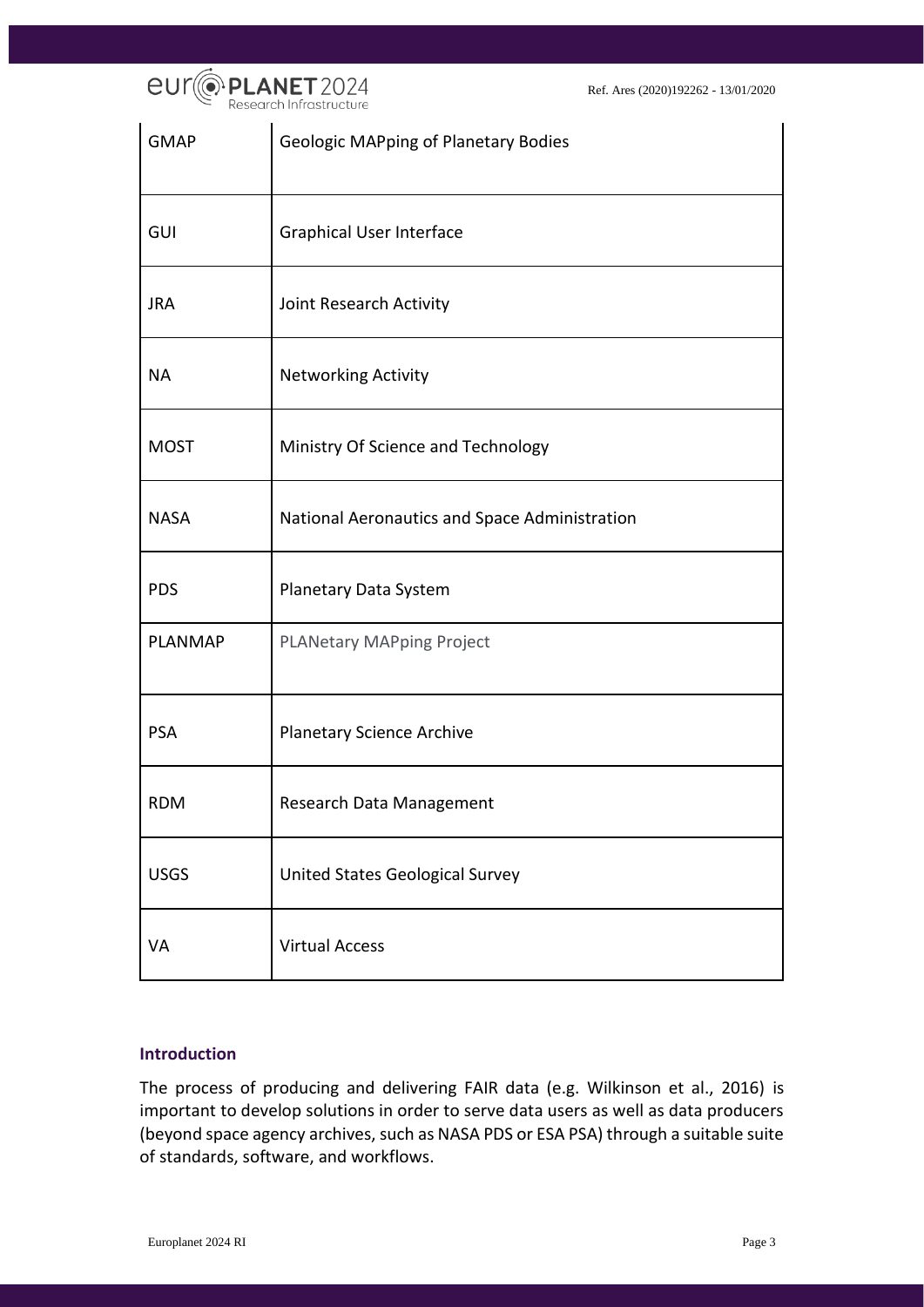



On one hand, data producers are busy with collecting ancillary data for their final product that will go public typically through an article describing it; on the other hand, data users are looking for all the available data suitable to support their work. Therefore, the interface between those two categories and how they communicate their results and their demands is of great importance to make the data flow in between as easy as possible.

GMAP [1] develops software, tools, deploying systems and preparing data to cover the gap between producers and consumers of planetary geologic maps (see also Hare et al., 2014, 2018).

Geological maps are a sensible research product to the discussion of data FAIRness for their richness of information (Nass et al., 2021) and great format freedom. Discoverability and Accessibility are covered by data publication platforms such as Zenodo<sup>1</sup>, USGS Astropedia<sup>2</sup> (e.g. Bailen et al., 2012), or PANGAEA (Diepenbroek et al., 2002; Devaraju, et al. 2018) by providing easy-to-use interactive, searchable web interfaces to data stores.

## <span id="page-3-0"></span>**The GMAP data integration portal architecture**

Within the GMAP geological data integration portal (Rossi et al., 2020, D8.2), a set of services have been set up in order to provide public dataset access to GMAP and the wider community. Based on mapping standards (See Nass et al., 2020; D9.1), preparation of partial products and associated metadata (Rossi et al., 2020; Nass et al., 2020; D9.1, and appendix therein) – described in the preceding deliverables, data are made publicly accessible through the portal.

In the overall idea of FAIRness (see also Brandt et al., 2020), besides the attributes directly associated to the meta/datasets for an optimal use of the data, the software component is equally important, in order to provide an easy, intuitive workflow at the final stage for both data producers/providers (i.e. geologic mappers) and users.

For data publishing, we upgraded the custom-made solution developed at the beginning of the project<sup>3</sup> to a professional, Open Source, industry-standard solution provided by CERN: Invenio Research Data Management (Invenio-RDM). Invenio is the software behind Zenodo, the first production suitable version was released in August 2021 (InvenioRDM v6.0)<sup>4</sup>.

Invenio-RDM provides the same interface as Zenodo, which is beneficial to our users' experience. Another important aspect for choosing Invenio was the possibility to customise the metadata of the publication itself, which will allow us to provide custom search capabilities to our planetary data, as well as cross-linking to other geologic map (or basemap) repositories and publication venues.

<sup>&</sup>lt;sup>1</sup> [https://www.zenodo.org](https://www.zenodo.org/)

<sup>2</sup> <https://astrogeology.usgs.gov/astropedia>

<sup>3</sup> [https://github.com/europlanet-gmap/data\\_site](https://github.com/europlanet-gmap/data_site)

<sup>4</sup> <https://inveniordm.docs.cern.ch/releases/versions/version-v6.0.0/>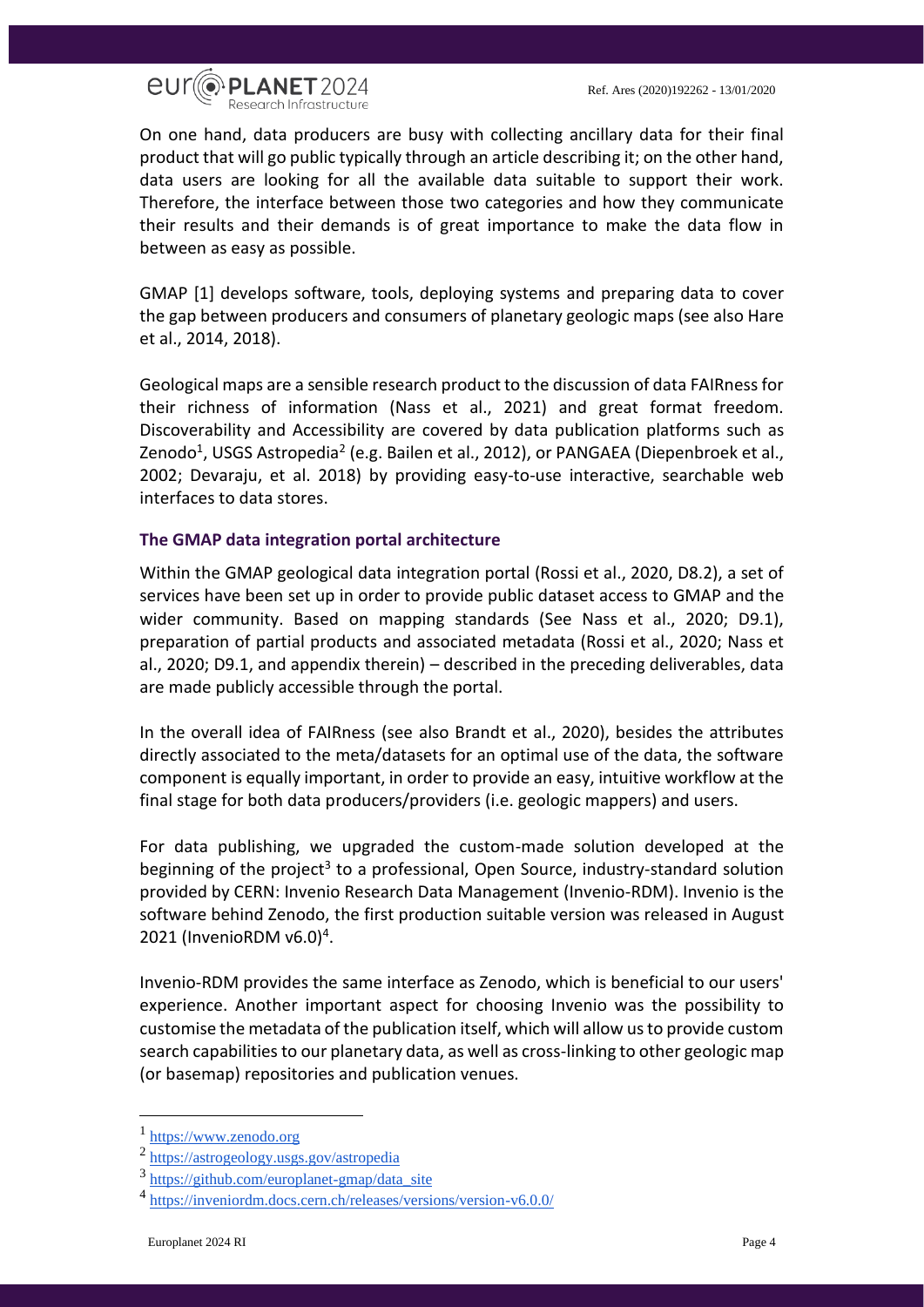

Invenio is composed of an app that handles the web-gui (graphical user interface) as well as the programmatic API (application programming interface), available at [https://data.europlanet-gmap.eu](https://data.europlanet-gmap.eu/) and [https://data.europlanet-gmap.eu/api,](https://data.europlanet-gmap.eu/api) respectively. A set of services are deployed around the app to handle the data internals – data archive, database, free-text search – as well as load-balancing on multiple-users requests. Figure 1 presents the whole architecture responsible for the service.



*Figure 1: Invenio architecture (Credit: Invenio training documentation). Custom metadata can be added.*

The entry page of the data portal (see for comparison with the initial version D8.2) is visible in Figure 2.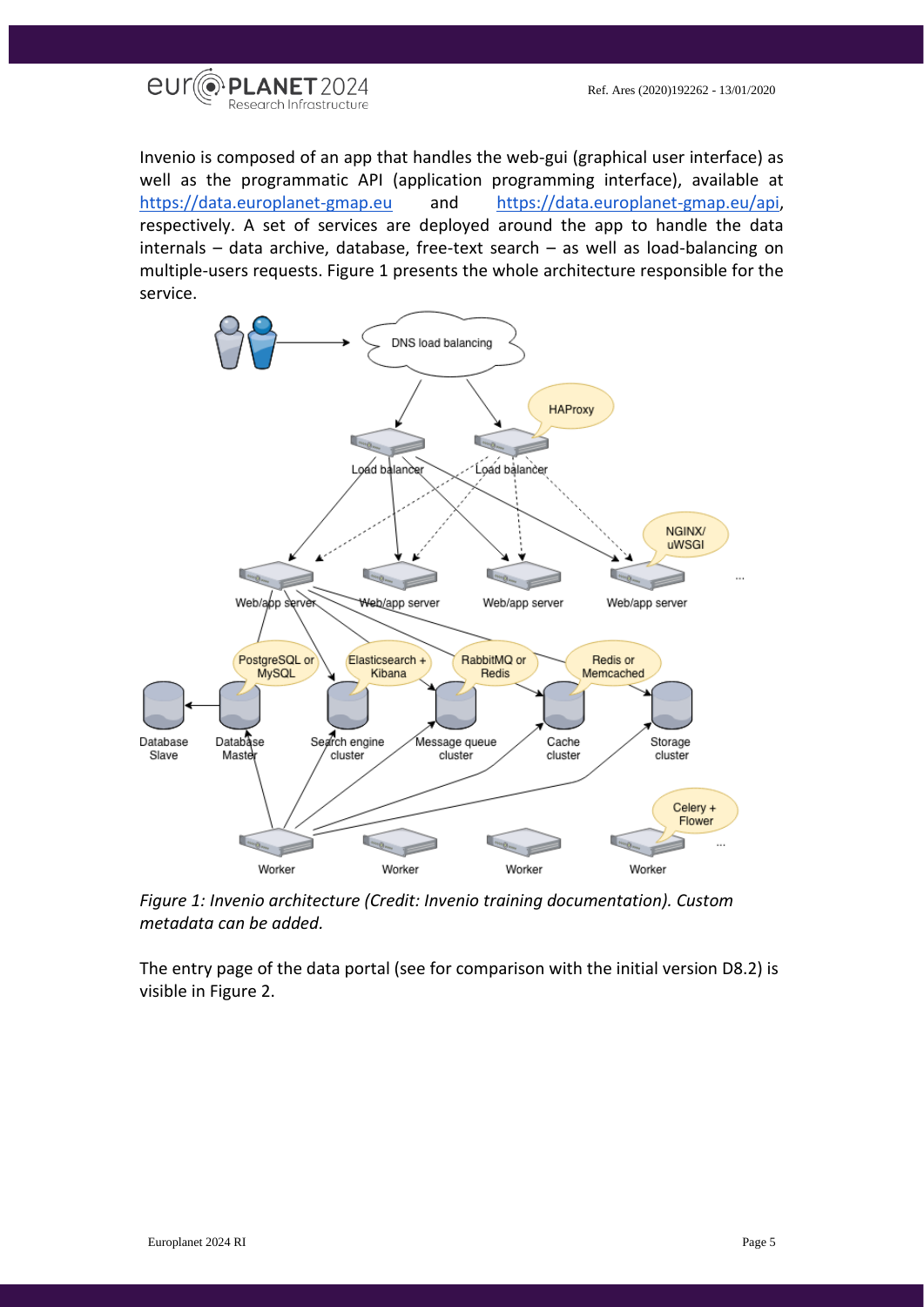

*Figure 2: Screenshot of the updated Data portal page (see also Rossi et al,. 2020, D8.2), accessible at* [https://data.europlanet-gmap.eu/.](https://data.europlanet-gmap.eu/)

## <span id="page-5-0"></span>Portal workflow

Within the GMAP portal, Invenio is responsible for the project data management of geological maps as well as any ancillary data (e.g., raster basemaps). On GMAP packages, users will use public data and processing facilities – or their preferred tool – to produce geological maps following GMAP guidelines to eventually package the final data product in a `zip` archive and upload into GMAP's Invenio-RDM instance. Nevertheless, individual raster and vector data files, as well as, final geological map documents can also be uploaded by specifying the different content types (dataset, image, table, document).

The main idea, in the workflow for the making of maps, is to have the geological maps and ancillary data right next to each other, available in the same environment under our premises. This is accomplished by the use of Invenio's API interface<sup>5</sup>, which allows direct access through programmatic approaches (Python, Shell), provided by the JupyterHub service.

Figure 3 presents the general view of GMAP (software and data) architecture. Invenio shares a common environment with JupyterHub and the Maps web-app, where the published packages as well as ancillary data products can be visualised and accessed through common interfaces.

<sup>5</sup> <https://inveniordm.docs.cern.ch/install/run/>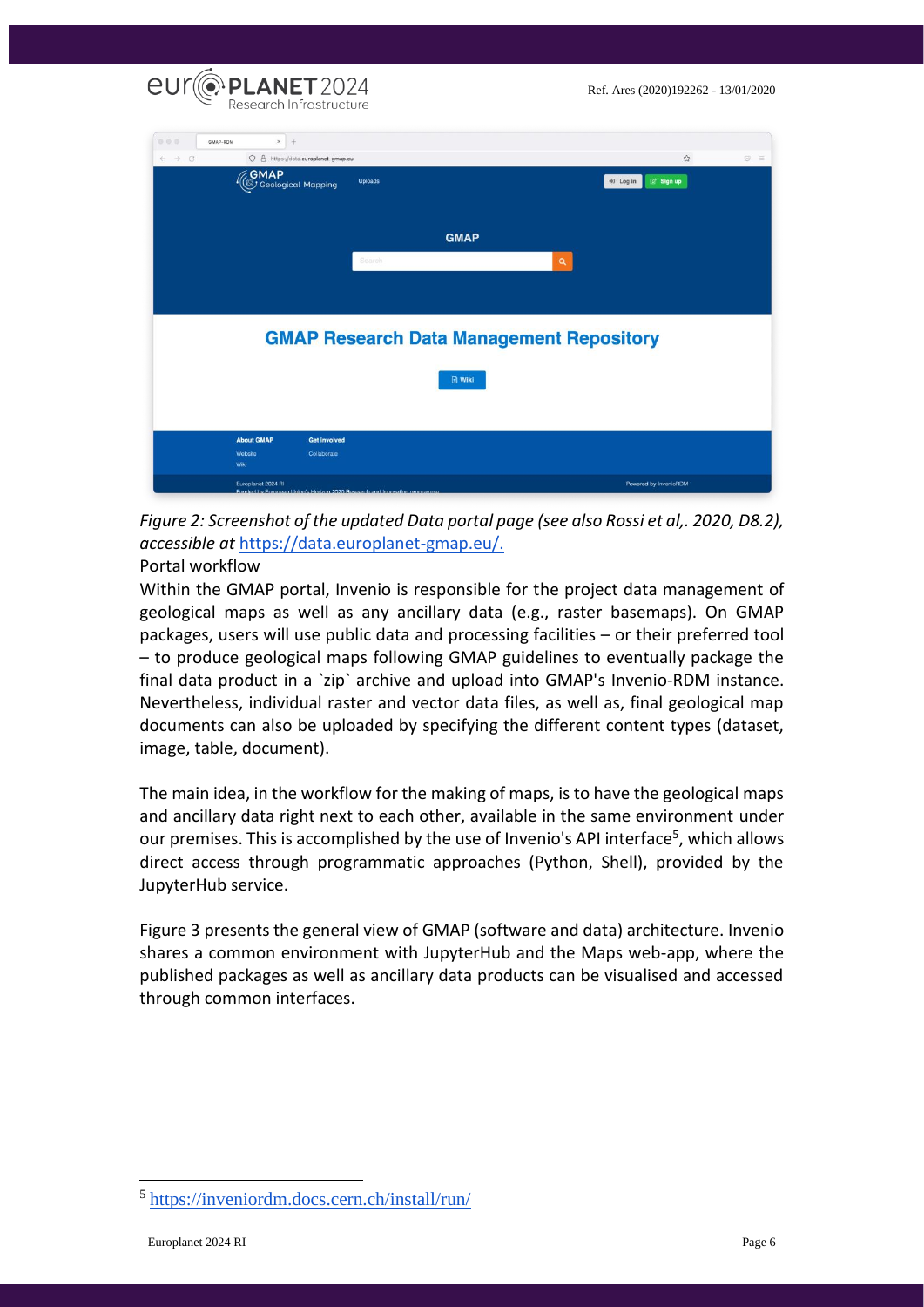



*Figure 3: GMAP services architecture.*

The envisaged GMAP engagement levels (see Rossi et al., 2022; D8.5) are described below. In bold are listed those with specific reference to the GMAP Data Integration Portal, i.e. directly hosted or linked/discoverable as metadata-only entries (Figure 4):

- Level 0 Occasional users at the very beginning of their career but curious about planetary geology, casual participants to informal monthly calls, active on social and relaunching GMAP content
- Level 1 Participants in yearly / periodic schools and workshops, users of GMAP materials, e.g. registered to the GMAP web to access Winter School videos, or GitHub users (e.g. via stars, forks, other measurables) and casual participants to informal monthly calls
- *Level 2 - Geologic mappers with published maps who make them discoverable via the GMAP portal (i.e. maps hosted and published elsewhere, but linked/listed from the portal (no datasets on repo)*
- *Level 3 - Geologic mappers with published papers or other products who share data on GMAP Portal / Zenodo, using the portal but not complying to all standards (dataset hosted by the portal)*
- *Level 4 - Geologic mappers with or without published papers who engage with GMAP and develop their project (from scratch or from a certain point) with GMAP, adhering to standards and joining calls/seminars where relevant/possible (dataset hosted by the portal)*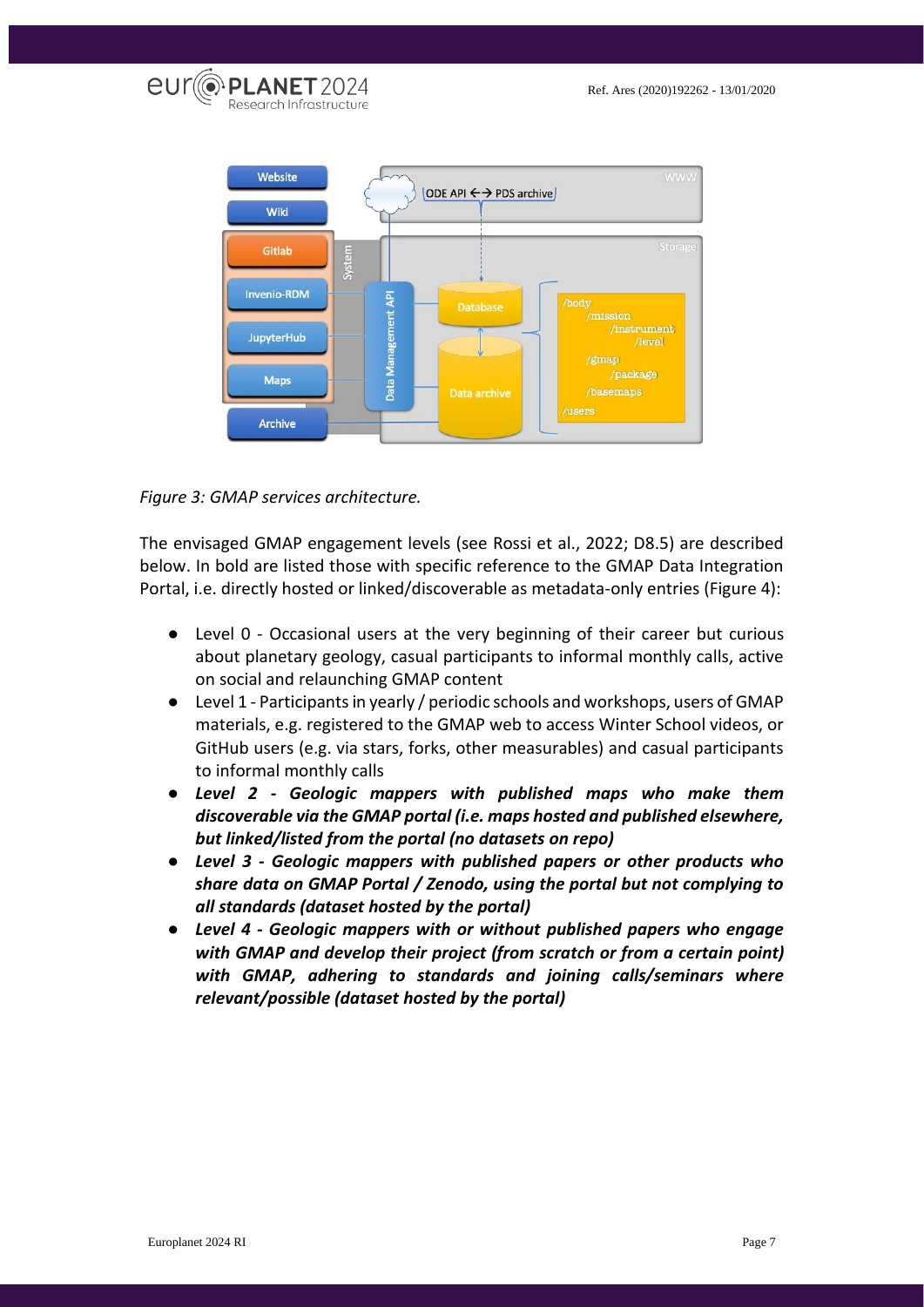| <b>eur PLANET</b> 2024                                                                                                                                                                                                | Ref. Ares (2020)192262 - 13/01/2020                                                                                                                                                      |  |  |
|-----------------------------------------------------------------------------------------------------------------------------------------------------------------------------------------------------------------------|------------------------------------------------------------------------------------------------------------------------------------------------------------------------------------------|--|--|
| <b>GMAP</b><br>Q.<br>Search<br>Uploads<br>$\mathcal{G}$ Geological Mapping                                                                                                                                            | <b>GMAP</b><br>Q.<br>Search<br><b>Uploads</b><br>S Geological Mapping                                                                                                                    |  |  |
| New upload                                                                                                                                                                                                            | New upload                                                                                                                                                                               |  |  |
| <b>Files</b><br>$\checkmark$                                                                                                                                                                                          | <b>Files</b><br>$\checkmark$                                                                                                                                                             |  |  |
| Metadata-only record 2<br>Storage available<br>0 out of 100 files<br>0 bytes out of 10.00 Gb                                                                                                                          | Metadata-only record 7                                                                                                                                                                   |  |  |
| Drag and drop file(s)<br>土 Upload files<br>$-$ or $-$                                                                                                                                                                 | A File addition, removal or modification are not allowed after you have published your upload.                                                                                           |  |  |
|                                                                                                                                                                                                                       | <b>Basic information</b>                                                                                                                                                                 |  |  |
| A File addition, removal or modification are not allowed after you have published your upload.                                                                                                                        | Resource type                                                                                                                                                                            |  |  |
| $\checkmark$<br><b>Basic information</b>                                                                                                                                                                              | <b>El</b> Title                                                                                                                                                                          |  |  |
| Resource type<br>٠                                                                                                                                                                                                    | $+$ Add titles                                                                                                                                                                           |  |  |
| <b>目 Title</b>                                                                                                                                                                                                        | <b>iii</b> Publication date<br>2022-04-16                                                                                                                                                |  |  |
| + Add titles                                                                                                                                                                                                          | In case your upload was already published elsewhere, please use the date of the first publication. Format: YYYY-MM-DD, YYYY-MM, or<br>YYYY. For intervals use DATE/DATE, e.g. 1939/1945. |  |  |
| <b>普 Publication date</b>                                                                                                                                                                                             | 2 Creators<br>+ Add creator                                                                                                                                                              |  |  |
| 2022-04-16<br>In case your upload was already published elsewhere, please use the date of the first publication. Format: YYYY-MM-DD, YYYY-MM, or<br>YYYY. For intervals use DATE/DATE, e.g. 1939/1945.<br>$C$ reators | Description<br>$I \otimes \equiv \equiv$<br>$=$ $=$<br>в<br>$66$ $\leftrightarrow$ $\rightarrow$<br>Paragraph<br>$\checkmark$                                                            |  |  |

*Figure 4: Left: view of the regular data & metadata entries for uploading a dataset (e.g. geospatial data, basemaps, etc.). Right: view of the Invenio/GMAP metadata-only entry addition, suitable for making discoverable geologic maps/basemaps already published on existing 3rd party data repositories.*

## <span id="page-7-0"></span>**Data published**

Data published so far includes legacy PLANMAP data (See Rossi et al., 2020; D8.2) and published datasets from PLANMAP/GMAP community mapping projects (see Qian, Y., et al. 2020; 2021). As soon as current community mapping projects produce data (see Level 2 to 4 above), they will be hosted or linked from within the portal.

| GMAP<br>Geological Mapping |                | <b>Uploads</b><br>Search<br>Q                                                                                                                                                                                                                                                                                                                                     |   | → Log in | 8ign up                 |
|----------------------------|----------------|-------------------------------------------------------------------------------------------------------------------------------------------------------------------------------------------------------------------------------------------------------------------------------------------------------------------------------------------------------------------|---|----------|-------------------------|
|                            |                | result(s) found<br>$\overline{2}$                                                                                                                                                                                                                                                                                                                                 |   | Newest   | ٠                       |
| <b>Versions</b>            |                | <b>Wetadata-only</b><br>May 19, 2021 (v1)<br><b>Dataset</b>                                                                                                                                                                                                                                                                                                       |   |          | <b>◎</b> View           |
| View all versions          |                | PM-MER-MS-H02_3cc                                                                                                                                                                                                                                                                                                                                                 |   |          |                         |
| <b>Access status</b>       |                | Galuzzi, Valentina<br>No description                                                                                                                                                                                                                                                                                                                              |   |          |                         |
| Metadata-only              | $\overline{1}$ | Uploaded on April 11, 2022                                                                                                                                                                                                                                                                                                                                        |   |          |                         |
| Open                       | $\,$ 1 $\,$    |                                                                                                                                                                                                                                                                                                                                                                   |   |          |                         |
| <b>Resource types</b>      |                | C Open<br>February 23, 2021 (v1)<br><b>Dataset</b>                                                                                                                                                                                                                                                                                                                |   |          | <b>◎</b> View           |
| Dataset                    | $\overline{2}$ | <b>PM-MAR-MS-Arsinoes</b><br>Luzzi, Erica, B Rossi, Angelo                                                                                                                                                                                                                                                                                                        |   |          |                         |
| Search guide               |                | This map shows the contacts between the disrupted bedrock of the Chaotic terrain Units and the overlying sedimentary units. In<br>addition, it shows the distribution of the graben/fissures and pit chains that are probably related to an intense past of magmatic activity<br>and calderic collapse. In order to better characterize the mineralogical charact |   |          |                         |
|                            |                | Uploaded on April 11, 2022                                                                                                                                                                                                                                                                                                                                        |   |          |                         |
|                            |                |                                                                                                                                                                                                                                                                                                                                                                   | 1 |          | $10 -$ results per page |

*Figure 5: exemplary search results on the GMAP Data Integration Portal<sup>6</sup> .*

Additionally, some preliminary cross-discovery metadata-only entries from USGS exist on the GMAP Data portal, with more to come. The process of importing and parsing

<sup>6</sup> <https://data.europlanet-gmap.eu/search?q=&l=list&p=1&s=10&sort=newest>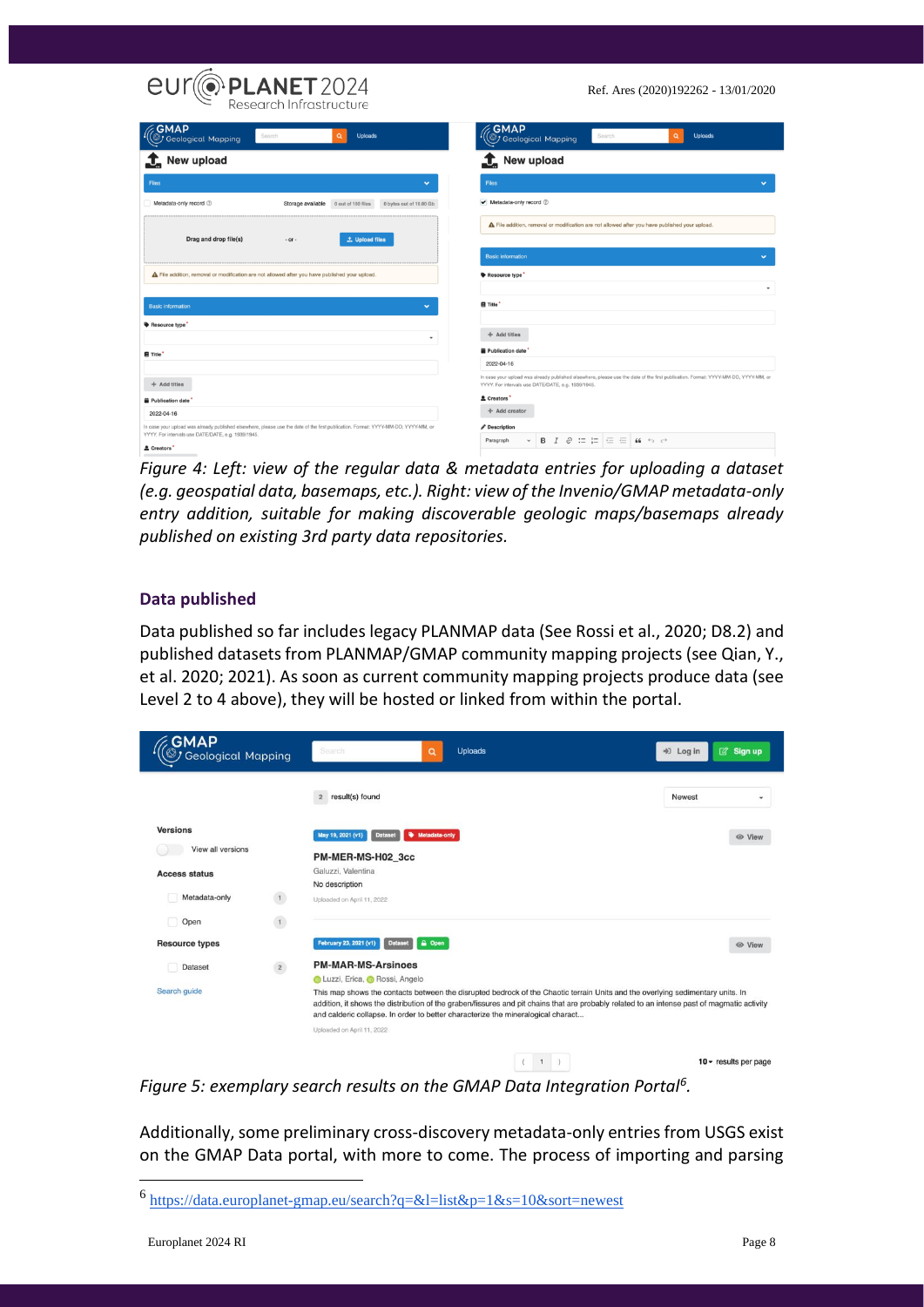

into the GMAP Data Integration Portal USGS (or in principle, other) datasets can be performed programmatically<sup>7</sup>.

## <span id="page-8-0"></span>**Outlook and Plans**

The backend of the data portal and its ease of use with existing data publication services such as OpenAIRE Zenodo<sup>8</sup> is suitable for making available a variety of GMAPrelevant scientific datasets, manually, programmatically and/or semi-automatically (see also Rossi et al., 2018).

Current plans for the GMAP Data Integration Portal include:

- Homogenisation of metadata and interaction with USGS / Astropedia (see e.g. Hare et al., 2014, 2018)
- Add geo-metadatas for products for easier discovery (also using internal invenio elasticsearch)
- Improve interoperability through GMAP / USGS et al.
- Include VESPA entries of GMAP products for relevant datasets , similarly to PLANMAP<sup>9</sup>

### <span id="page-8-1"></span>**References**

Bailen M.S. (2012) Astropedia – A Data Portal for Planetary Science, 43rd Lunar and Planetary **Science** Conference, Conference, Conference, Conference, Conference, Conference, Conference, Conference, Conference, Conference, Conference, Conference, Conference, Conference, Conference, Conference, Conference https://www.lpi.usra.edu/meetings/lpsc2012/pdf/2478. pdf .

Brandt, C. H., Rossi, A. P., Penasa, L., Pozzobon, R., Luzzi, E., Wright, J., Carli, C., and, Massironi, M. (2020) PLANMAP data packaging: lessons learned towards FAIR planetary geologic maps, EGU General Assembly 2020, Online, 4–8 May 2020, EGU2020-18839,<https://doi.org/10.5194/egusphere-egu2020-18839>

Devaraju A. et al. (2018) PANGAEA Data Recommender: An Out of the Box Approach to Discover Earth and Environmental Datasets, EGU General Assembly 2018.

Diepenbroek M. et al. (2002) PANGAEA – An Information System for Environmental Sciences, Computer & Geosciences, 29(10), https://doi.org/10.1016/S0098- 3004(02)00039-0

Hare, T. M., Keszthelyi, L., Gaddis, L., & Kirk, R. L. (2014). Online planetary data and services at USGS astrogeology. In Lunar and Planetary Science Conference (Vol. 45, p. 2487).

<sup>&</sup>lt;sup>7</sup> see [https://github.com/europlanet-gmap/invenio\\_tools](https://github.com/europlanet-gmap/invenio_tools)

<sup>8</sup> <https://zenodo.org/>

<sup>&</sup>lt;sup>9</sup> [https://epn1.epn-vespa.jacobs-university.de](https://epn1.epn-vespa.jacobs-university.de/)